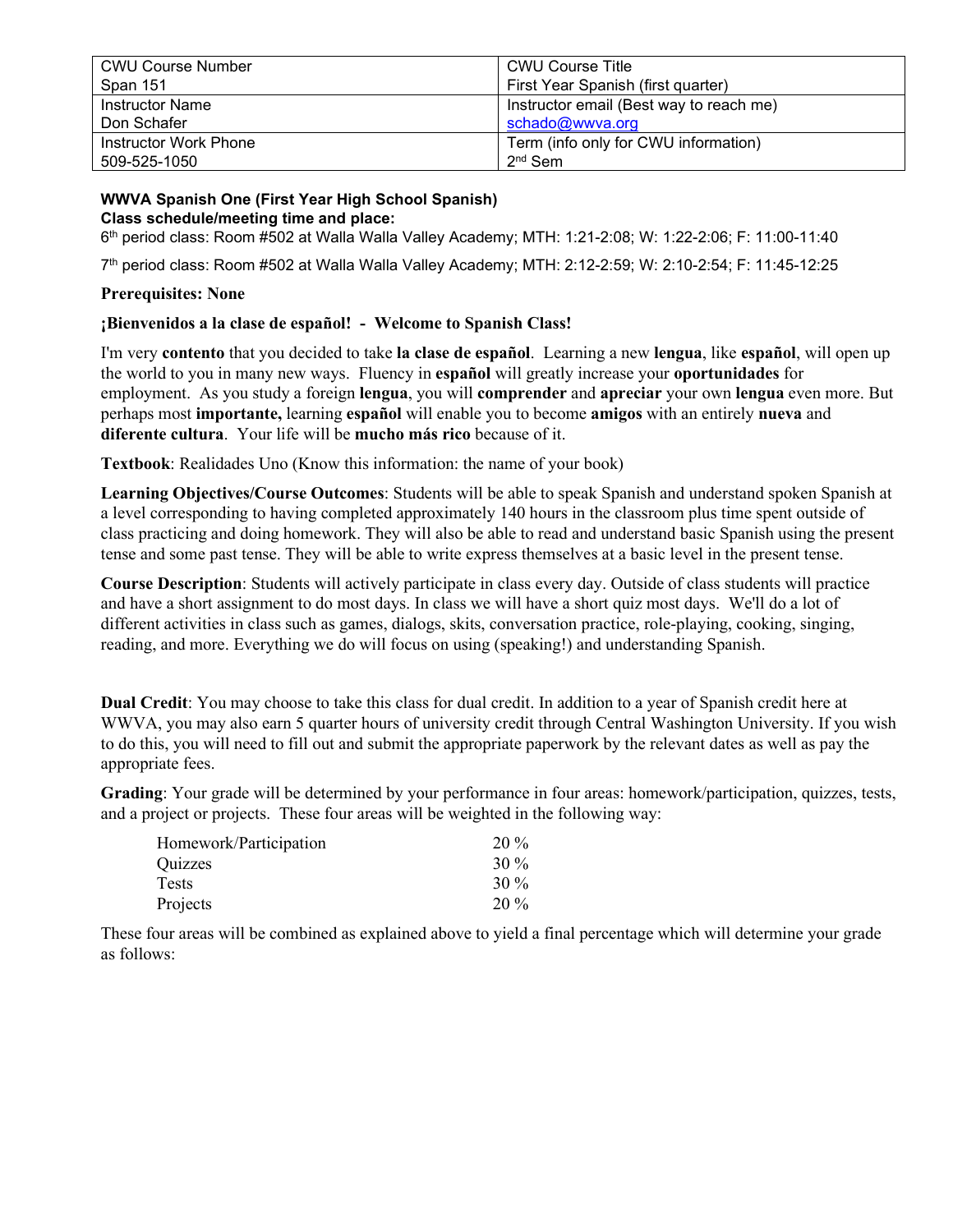| Letter Grade | <b>GPA</b> | Percent cut-off |
|--------------|------------|-----------------|
| A            | 4.0        | 93%             |
| $A-$         | 3.7        | 90%             |
| $B+$         | 3.3        | 87%             |
| $\bf{B}$     | 3.0        | 83%             |
| $B-$         | 2.7        | 80%             |
| $C+$         | 2.3        | 76%             |
| $\mathbf C$  | 2.0        | 69%             |
| $C-$         | 1.7        | 65%             |
| $D+$         | 1.3        | 61%             |
| D            | 1.0        | 54%             |
| D-           | 0.7        | 50%             |

Your semester percentage will be the average of your two quarter percentages, and this average percentage will determine your semester grade according to the same grade scale above. Remember, it is your semester grade that stays on your transcript. Your semester grade forms part of your permanent record.

**Participation**: This part of your grade reflects how much you attempt to speak Spanish in class, not necessarily how well you speak it, and how well you pay attention. Participation will also include not working on assignments during class activities, neither Spanish assignments nor assignments from other classes. If you habitually forget to bring your book or other class supplies you will lose points as well.

**Homework** will be assigned every day. I will give you the assignment for the next day at the end of class. In general it is to be done outside of class. Turn

it in at the beginning of the next class, or whenever is indicated. Put it in the basket on the teacher's classroom desk as you come into class **before the second bell rings!** Otherwise points will be deducted, or it won't be accepted. Legitimately **late homework papers will be accepted** when accompanied by a legitimate excuse and/or information from the office.

If you have a prearranged (excused) absence, you need to be all caught up on the day you return to class. This means that on that day you turn in the due assignment along with the excused late assignments from when you were gone. But it is preferable to turn in these assignments before you leave. Ask me in advance for the assignments.

**Quizzes** may be any time during the class period and usually will be daily. Most quizzes will be announced the class period before they take place. This information will usually be on the board. If not inconvenient for me, you can make up the quiz as long as you do so on the next day after you return from an excused absence. At the end of each quarter, one third of your lowest quiz scores (including any quizzes for which you may have been absent) will be dropped and your quiz grade will be determined by the remaining quiz scores. The quizzes will be based on the homework and lectures of the previous few days. Each quiz will be worth ten points.

Also, you are always responsible for taking the quizzes when you are in class, even if you were gone the previous class period(s). Before you come to class, you can get the quiz information from a classmate, or you can email me  $\odot$ . [schado@wwva.org](mailto:schado@wwva.org)

**Tests** will come basically once every two weeks and in general will cover mainly the chapter and\or the material covered since the last chapter. Some tests may be very short (5 minutes) and others will be longer. Some may be written tests where you read questions and write responses. Others may be listening tests where you respond to in writing to things that you hear. Some tests may cover one chapter, others may cover several chapters. However, the nature of learning a foreign language is such that one cannot forget the first principals as one continues to study the language; therefore expect all tests in a certain sense to be cumulative.

**Project**: This typically consists of reading about something related to Spanish (culture, biography, history, art, music, etc.) or reading something in Spanish and then writing a short paper summarizing and reacting to what you read. There will be several of varying lengths each quarter. Also, have a notebook that is specifically dedicated to use in this class for journal entries, etc.

**Classroom Expectations**: These guidelines will enable everyone to learn more and consequently have a better year. The basic principles which run through them are orderliness and mutual respect for others.

1. Don't leave class after the second bell rings unless you take the pass. If the pass is not hanging on the door, you need to wait or talk to the teacher. Don't use the pass during the first five minutes of class. If there is a special or urgent need, talk to me.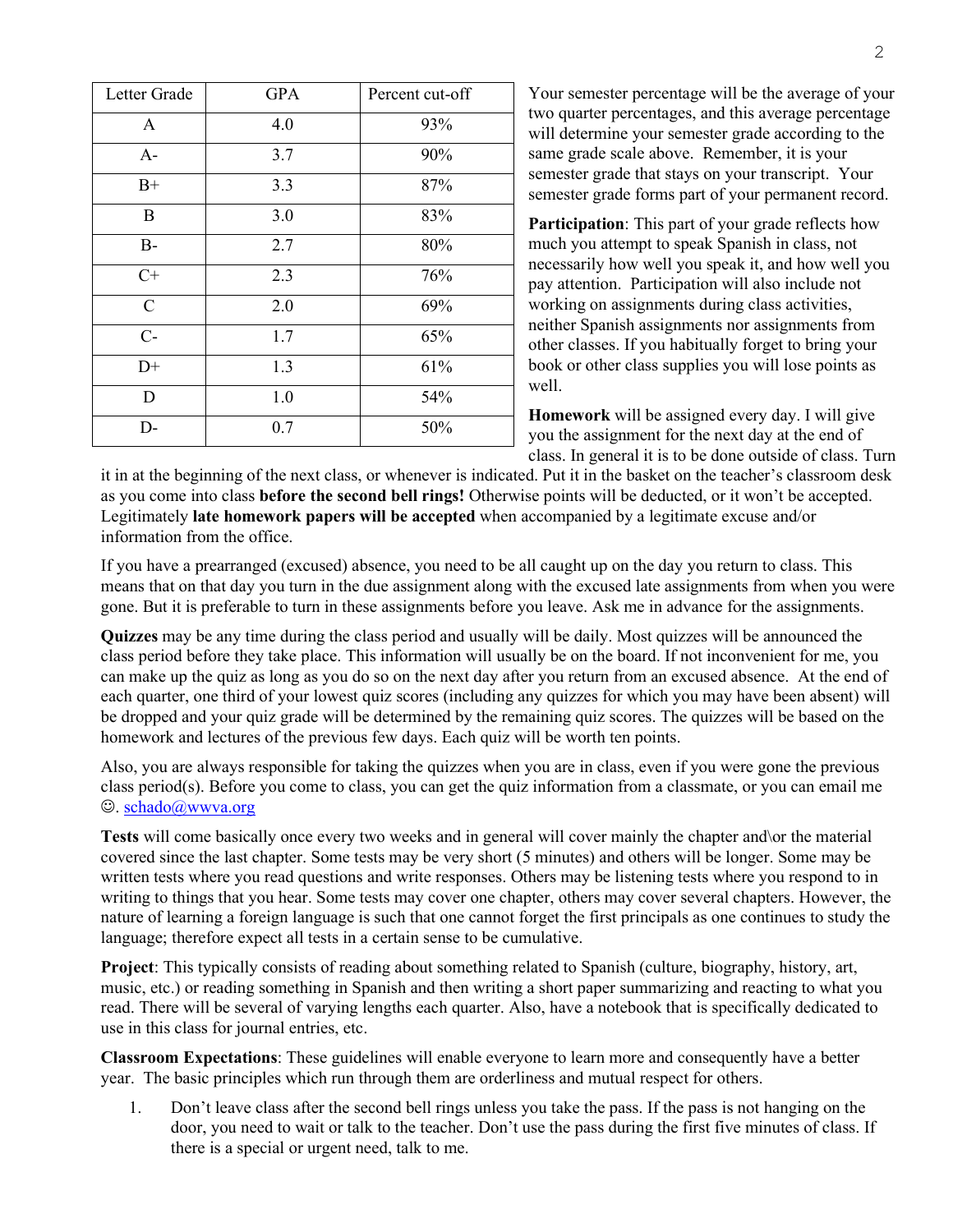- 2. If your gum chewing becomes a problem in class, I will ask you to spit it into the trash. No gum under desks, on floor, etc. please!
- 3. No personal listening devices while the teacher is teaching or group activities. During quiet work time, you may quietly listen to music with ear buds.
- 4. Thank you for dressing in accordance with the principles outlined in the WWVA bulletin. Wear appropriate school uniform. Dress modestly.
- 5. Drinks and water are OK as long as the liquid stays inside the container. This privilege can be lost in the event of a spill, etc.
- 6. Phones: Don't text during class. Don't be checking your phone. Focus on learning. If you have a special need, talk to me. There may be times when you will use your phone for class activities, but in general, you won't need it.

**Absences**: Prearranged absences mean that you will come back all caught up. If your absence (even though excused) is due to something other than sickness, and you return on the day of a due assignment, a quiz, or a test, you are still responsible for turning in the assignment that day, for taking the quiz, and for doing the test.

**Absences due to sickness**: If you are absent 3 class days due to sickness, you will have 3 class days to catch up on your homework without it being considered late. In general, the number of class days which you are absent because you are sick is the number of days you have to catch up. However with tests, you will always have one week after you return to make up the test (provided you were sick!). If you have failed to make up the test after one week, your test score will be lowered 10 % per day thereafter that you fail to make up the test.

**Extra Credit:** There are no special extra credit assignments, but on occasion the teacher will throw out random questions on quizzes for extra credit. However, such credit will not significantly raise your grade.

**Academic dishonesty**: It is expected that student's work represents their own understanding of Spanish. Do get help when you don't understand, but do not copy other's work, either from the internet or from other students. This is applies to all work in the class. If I have concerns, I will talk to you. If they are unresolved, I will take them to the administration.

**Respect**: every student in Spanish is expected to contribute to an inclusive and respectful culture for learning, growth and friendship in, and out of, class.

**Diversity**: We are committed to creating a learning environment that meets everyone's needs. If you anticipate any obstacles to learning, please contact Stephanie Anderson to discuss a range of available options.

**Religion**: Reasonable accommodations for religious holidays and religious practices will be made.

**Harassment**: We are committed to providing all learners with an environment free of bullying, sexual harassment or stalking.

#### **Important Dates for students enrolling in CWU credit:**

| Registration Due by:                  | Feb.11, 2022 |
|---------------------------------------|--------------|
| <b>Student Uncontested Withdrawal</b> | Apr.15, 2022 |
| Student Complete Withdrawal           | June 3, 2022 |
| Student Withdrawal with Hardship      | June 3, 2022 |

## **Tentative Dates for Chapter Tests:**

| Chapter in textbook: Realidades Uno | Approximate date of test |
|-------------------------------------|--------------------------|
| Para Empezar                        | Sept.13                  |
| 1A                                  | Sept.26                  |
| 1B                                  | Oct.9                    |